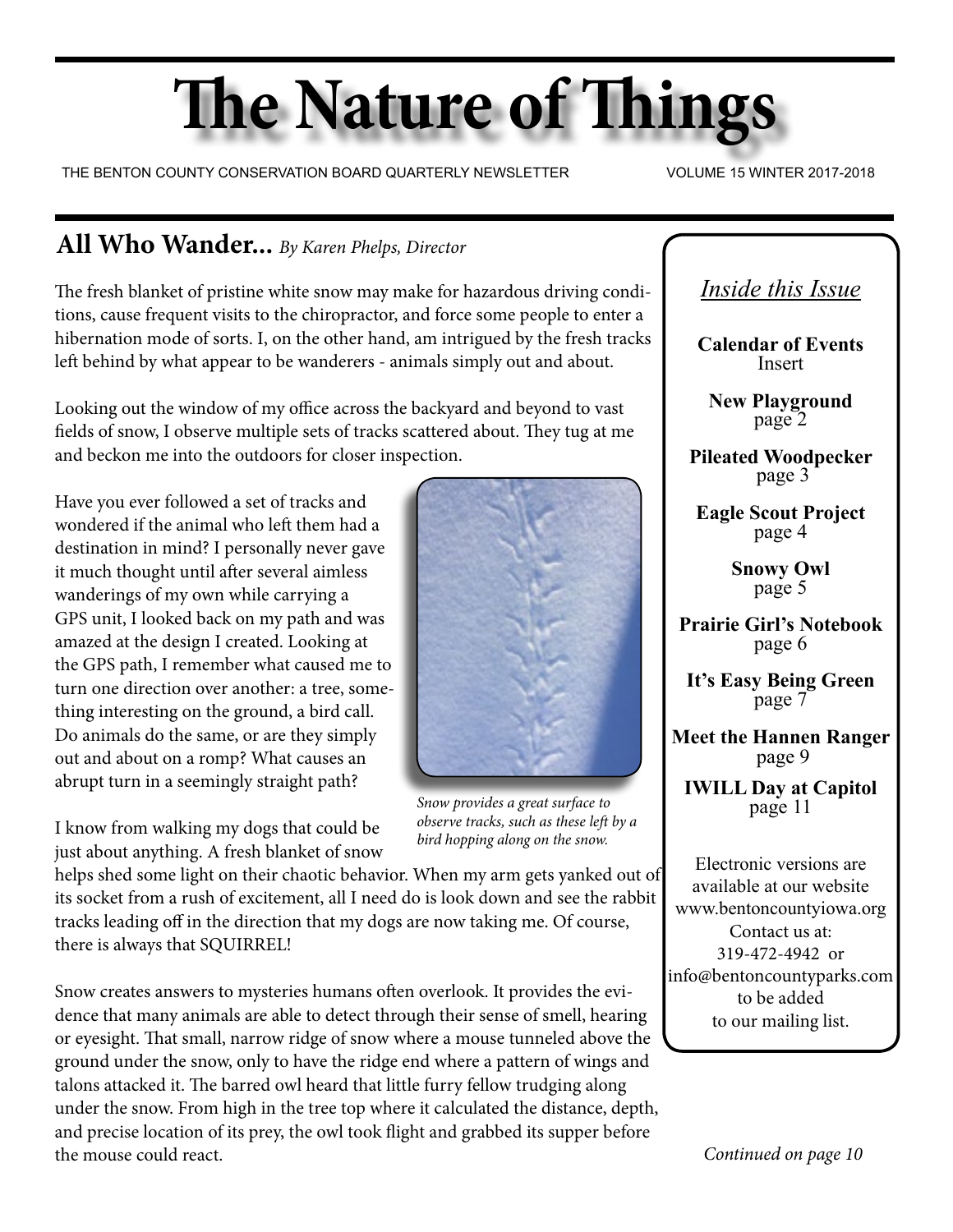# **New Playground at Benton City-Fry** *By Jon Geiger, Park Ranger*

We are excited to announce that a new feature has been added at one of our Benton County Parks this fall. Our team of staff members successfully installed a new playground at Benton City-Fry County Park that we know will be beneficial to park users. Funding for this project was made possible through the Benton County Foundation and Local Option Sales tax dollars. On July 25th, 2017 the Benton County Foundation awarded Benton County Conservation with grant money to be used on the purchase of new playground equipment. Benton



*Before picture of Benton City-Fry area where playground equipment was installed.*

different roles within this department. This type of unity is what reminds us that we are all one department and working together toward our common goals. We are not able to do these type of projects often, but it is important for us to have projects like this to help bring us closer together. Once the assembly was complete, concrete was placed into the holes and all the required surfacing materials placed into the area. The project was completed and opened to the public on September 19th, 2017. We are very excited to see this new feature being used in the summer of 2018!

The addition of this playground equipment is one of many updates and changes we have made at Benton City-Fry over the past few years. In 2014, the Cedar

County Conservation then placed an order for a new swing set and a freestanding slide. On August 18th, construction began with site preparation which consisted of equipment placement and flagging out the proper fall zones. Once these zones were established we began removing the top twelve inches of material, which would later be used to hold the proper surfacing materials. Holes were then dug in the exact areas that all support poles would need to be placed and secured. Shortly after Labor Day weekend, our team of staff members assembled the new playground equipment on the site. We were able to complete the assembly in one day, but that was not our greatest accomplishment. Our greatest accomplishment was to be able to work together as a team and all leave with a sense of pride for completing such a task together considering we all have



*Playground equipment after installation.*

river shoreline was armored to protect the bank line from erosion during high water events. In 2016, the pavilion was leveled up and refinished with a steel roof and ceiling. New electrical upgrades and a new waist high grill was also added to the pavilion to make this a great rental facility. It is available for rentals by contacting our main office or the Park Ranger at (319) 560-9802.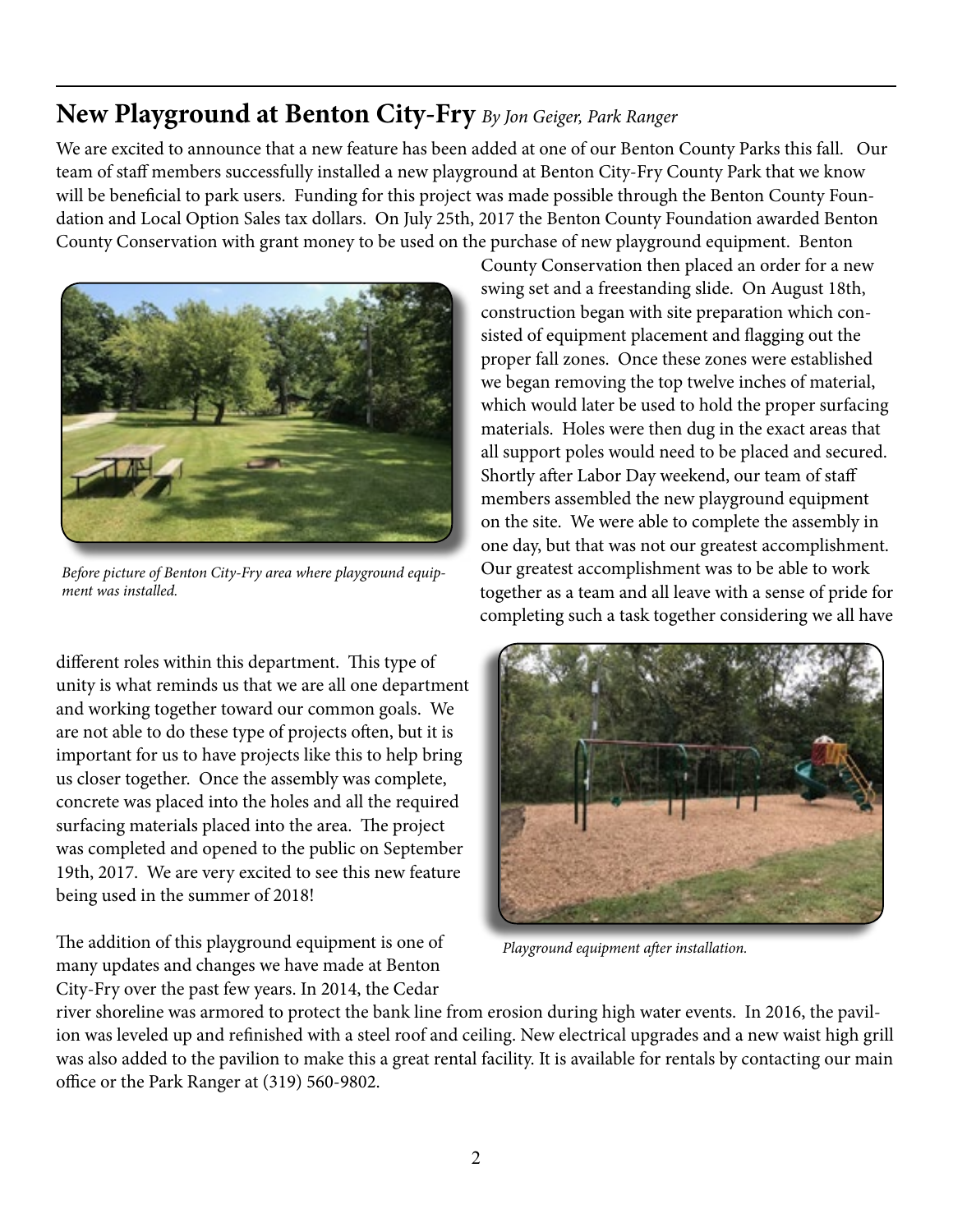# **Pileated Woodpecker** *by Aaron Askelson, Naturalist*

As the snow starts to fly and the days grow shorter, one common sight at our bird feeders at the nature center is the Black-capped Chickadee. It was a brisk Thursday afternoon with the wind howling out of the Northwest when I decided that our little outdoor friends might need their feeders filled. I could hear the familiar call of the Chickadee "chicka dee dee" as I filled the feeders with some bird seed, some of which was graciously donated by our local Theisens. I filled the feeders with haste, since I had neglected to put on my stocking cap. Mourning doves flew overhead as I finished my task.

As I began to walk back into the Nature Center, I heard a very distinct call, much different than the normal chatter we usually hear at the bird feeders. The loud, almost monkey-like whinnying call of a Pileated Woodpecker (Dryocopus pileatus). It swooped behind the Nature Center and landed in one of the large maple trees. It immediately began to peck at the bark in search of food. I grabbed my phone and tried to stay as still as possible. I don't think it had seen me yet. As I brought my phone up to try to get a picture of this beautiful bird, it ceased to peck and took flight to a silver maple further away. I was eager to share this sighting with my co-workers. I was trying to text Caitlin when I saw that she had come down to the basement. I motioned for her to come outside.



*Illustration by Aaron Askelson*

We both watched as the bird had begun pecking on the silver maple tree, again looking for what we assumed were insects or larvae just under the bark of the tree. I used the word "peck" because that is what woodpeckers do, but the Pileated Woodpecker seems to do more than just "peck", they destroy. The first time I encountered evidence of a Pileated Woodpecker I was hiking at Palisades State Park many years ago. I was hiking on one of the bluff trails overlooking the Cedar River. I could hear some knocking on a tree that sounded really loud and close. I stopped to catch my breath and see if I could locate the direction of the sound. I stood quietly for a moment attempting to discern the culprit of the noise. I waited and waited but heard no more of the loud pecking. Stumped by this, I decided to travel on. After a bit more hiking I decided that I should turn around and head back to the car. On my way back, I heard the very distinctive pecking again. Now I had a general area to look for it in. I slowed my pace in hopes of not disturbing the bird. I was unsuccessful in seeing the bird but I did find plenty of evidence of its handy work. It was probably only 40 feet off the trail. If you have ever come upon a spot where a Pileated has been working for a while you will be highly impressed by the sheer magnitude of wood chips they leave behind. The pile of wood chips I encountered that day was almost a foot tall and three feet in diameter at the base of a dying tree.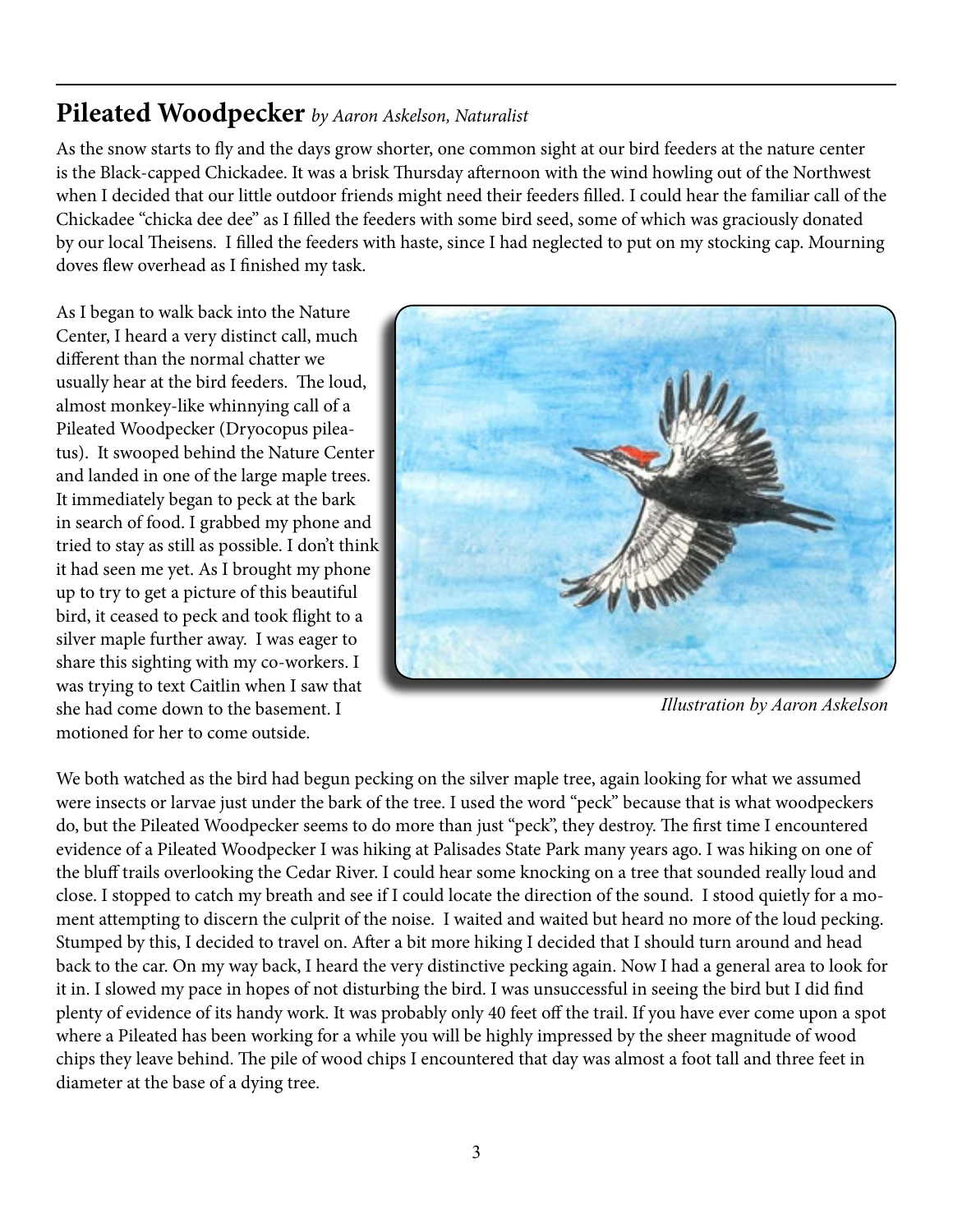# **Eagle Scout Project at Rodgers Park** *By Evan Sampson*

My name is Evan Sampson. I'm a member of Boy Scout Troop 47 in Vinton, and currently the rank of Life Scout. In February, I will finally attain Eagle Scout, the highest rank in Scouting, which has been my journey since February 2011.



In order to earn Eagle, Scouts must organize, lead, and complete a service project that benefits a nonprofit organization in their community. I chose Benton County Conservation to be my project benefactor, and the project I settled on was tree-planting.

A section of trees in Rodgers Park was obliterated following the devastating windstorm in 2011. Until my project, it was completely bare and not particularly prepossessing from below. Granted, it's still not spectacular, but that's because the trees were just planted!

So, once I settled on this project, the conservation board introduced me to 140 young trees of various species (chestnut, white pine, red oak, coffee, fruit, etc.) that we planned on planting throughout late October and mid-November.

Our first day of work was October 25th, 2017 when Mr. Bahmann and I (along with a little help) placed white marker flags in every spot we wanted to plant, each flag about 20 feet apart. Our next day was on November 5th, but between these two dates, qualified conservation members used an auger to dig every hole next to the marker flags.

The 5th was our main work day: I enlisted the help of multiple Boy Scouts and conservationists to come out at nine o'clock in the morning and assist in the planting of 140 eight to nine-foot tall trees. We worked for four hours that morning, planted everything, spread a circle of mulch around every single tree, and watered them as well with about five gallons. It certainly went by much faster than I had anticipated, which is a good thing!

Of course, it may have gone by even more quickly if the full 100-gallon water tank hadn't slipped from the bed of the truck.

Then, our final work day was the 16th of November. On this day, I only needed four other people (friends and adults) to give all 140 trees another drink of water. It also went by quite fast, at about two hours from ten to noon. This was our last day of work.

The purpose of this project was not to just replace what had been lost for aesthetic or sentimental reasons, but instead had quite a lot to do with soil retention and timber stand improve-



ment. Not to mention that it will provide nutrition and homes for local wildlife! I'm pleased to have worked with Mr. Bahmann on this project, and I'm sure it will grow to become something that has a very positive longterm effect on the animals and visitors of Rodgers Park.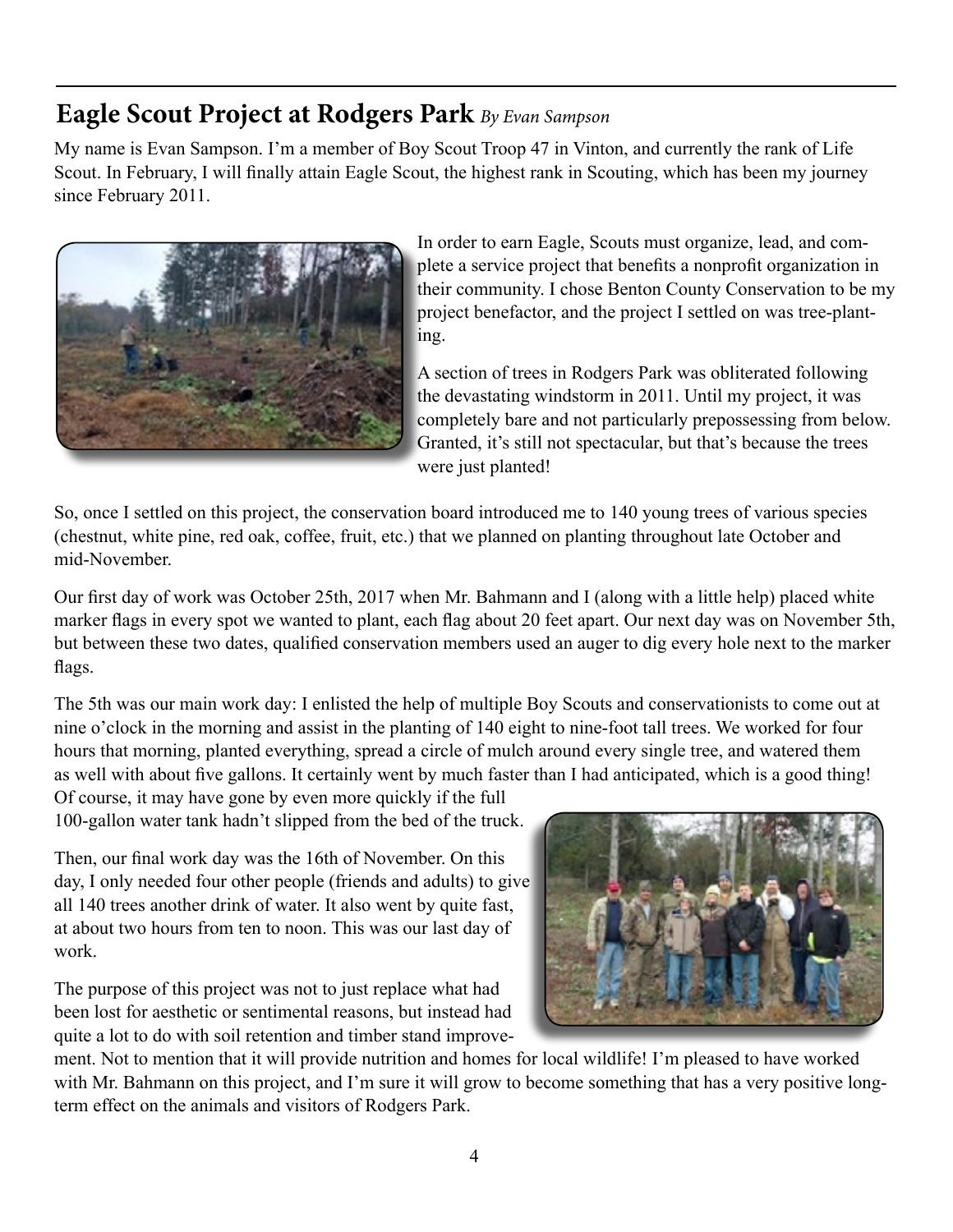### **Snowy Owl Encounter** *By Scott Bahmann, Rodgers Park Ranger*

On a cold and windy November day, while driving back from winterizing Hannen Lake, one of our parks, I noticed a strange looking owl sitting on top of an electrical pole. I drove past, not thinking much of it, but curiosity got the best of me. I backed up to take a second look. The owl I had seen was what I had thought it was, a Snowy Owl. Snowy owls are very rare to see in the state but from time to time will pass through. I had to capture the moment, so I took a few pictures. After showing and telling others of this find we went back later that day to see if he or she was still around, with no such luck: the owl was gone.

The snowy owl is an occasional winter visitor to Iowa. Their populations fluctuate depending on the populations of their main food source, lemmings. When there is a high population of lemmings in the summer, the owls are able to lay more eggs and raise more babies to adulthood. When this happens, there are more birds searching for hunting areas in the winter, so more owls migrate farther south. The owls that migrate to Iowa in the winter are not starving as some would believe, but typically well-fed and healthy. This is known as an "irruption" year,



*Photo by Scott Bahmann.*

when there is an increase in an animal's population outside of its normal range.

These owls are large ground nesting birds that are native to the Arctic regions. These birds focus on small rodents, but are opportunistic eaters, so they are known to take other things. Unlike most other owls, these raptors are diurnal, which means they hunt during the day time. Another unique characteristic about these owls is their aggressive ability to defend their nest. Both males and emales will dive bomb and distract whomever disturbsthem. Like other birds of prey the females will be much larger than the males.



**Snowy Owls at a Glance**

\*North American range is in the Arctic and subarctic regions, although they will migrate south during the winter.

\*Prefer treeless areas and wide open spaces.

\*Eat small mammals, mostly lemmings, but will also eat ptarmigans and waterfowl.

\*Can lay 3-11 eggs in a single clutch -- they lay more eggs when there are good feeding years.

\*Adult males can be nearly pure white, while juveniles and females have some dark barring.

\*Have bright golden eyes.

*Photo by Karen Phelps.*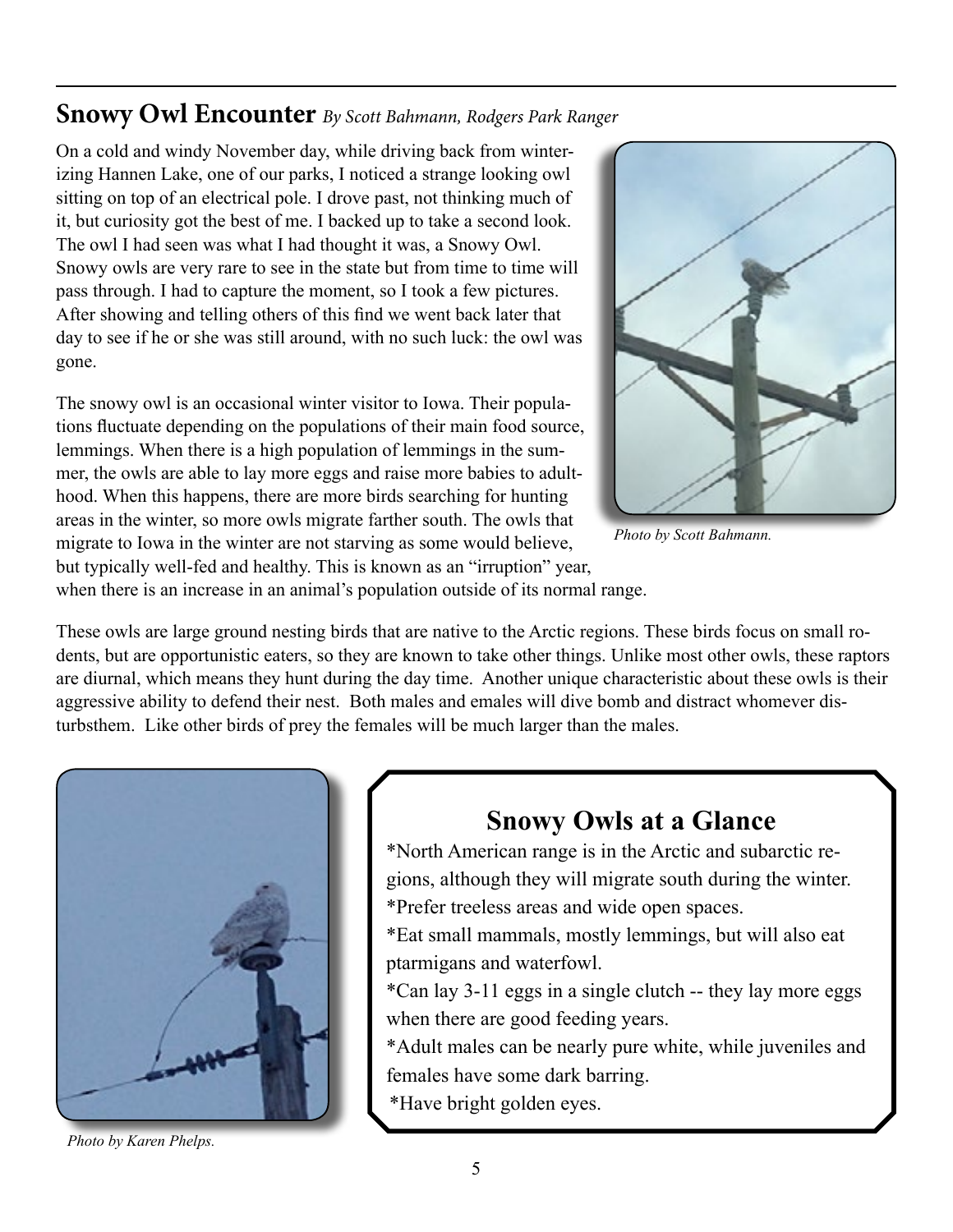Prairie Creek Farm Benton County, Iowa

### **1958-2011 by Coralee Bodeker**

*Several years ago, two Boxelder (Acer negundo) trees stood sentry above my chicken coop. In 2008, when my family took up permanent residence on this rural parcel, these two trees were full of woodpeckers and nuthatches swooping through the branches, climbing along the trunk. Robins often built nests in the crooks and squirrels chattered away from the swaying tops. While alive I didn't pay much attention to these two trees. It is only now, six years after the sentries fell from their posts in the July sky, that I ponder their existence.* 

\* \* \*



My chicken coop boxelder trees, along with many other trees in the yard, were victims of the July 2011 Midwest Derecho [a widespread, long-lived, straight-lined wind storm] that pummeled through the Vinton area in the wee hours of July 11, 2011. One of these two boxelders landed on the roof of my chicken coop and caused, miraculously, little damage, while the other crashed onto the driveway. Following the storm's exit, their limbs and twigs were quickly picked up or sawed apart, likely fuel for our winter woodstove. Their trunks were then sawed flush to the ground and left, semi-forgotten, to decompose. Today, as I pause over the space where these trees once stood, one of the shaved stumps has rotted, a large hole formed in its center and filled with woodchips. The second stump, apparently, has plans to stick around longer than its counterpart, showing only minimal signs of decay on the very edge of its bark. This tree stump is perfectly smooth and its rings easily counted. A tree's rings are much like an autobiography—clues left of a life long after death. Earlier today I counted this second boxelder's rings and found the tree to be 53-years-old at its passing. Most boxelders don't make it to 100 years as it is a fairly short-lived, fast-growing species. I surmise the tree was nearing the end of its natural lifespan anyway when it was abruptly flattened in 2011.

Counting a tree's rings is easy compared to reading the rings; "reading" a tree's rings requires a bit more research and often a lot of imagination. My tree's newest rings (next to the bark) are thin (relative to its base). Working my way from the outsidein, it thus isn't long before I leave the rings my tree produced during my family's years of occupancy in its shade. During this relatively short period, a Baltimore Oriole's nest swung from the highest branches and the tree watched multiple groups of chicks fledge.



The rings spanning 2008 to 1998 mark the time when the original owners of our home resided here. The tree stood near the build site and probably listened as the first layers of cement were poured. It is likely that many trees were cleared when our house went up, but not this survivor, it continued to grow and lay thin, wavy rings.

Moving farther back into the 1990s and '80s, my tree's rings grow thicker and more uniform. In these days the tree stood on the edge of a worn-out Iowa farm. Abandoned, quite possibly, due to the poor quality of the soil and tendency of the land to flood. The boxelder witnessed an older neighbor of ours set fire to the original, dilapidated barn that stood where our house stands now. In the woods behind where the barn stood, exhaust caps from disused tractors slowly rust to this day.

From the '70s back through the '60s, the history of our land becomes unclear, as do the rings on my tree. They are thick and even (indicating decent growth conditions), but it is hard to tell where one ring begins and another ends, a sign of wear on my tree. I did my best to imagine what the farm looked like during this period. It is no doubt my tree grew well in its days on the working farm, laying down new rings and sprouting new green branches every year. I know from countless layers of bedrock found underneath our current garden that when the farm was active the area to the south of our house was a large cattle lot. When the tree was younger, it probably swayed over the cows as they milled to and fro, fattening up on corn grown in nearby fields.

In the late '50s, my tree was a sapling, perhaps watched with care by the landowners or disdained by its sudden, unwanted appearance. Then, as my finger crosses over the centermost ring I read the birth of my boxelder tree—1958, the year when my tree first emerged from the soil and sprouted tiny leaves.

\* \* \*

*A tree can stand for years playing sentry while countless people hurry by on the path of life, paying no mind to why and what a tree is until, perhaps, it*  isn't anymore. The derecho that silenced my tree's growth also left behind hundreds of damaged branches in the remaining boxelders along the *driveway. These decaying limbs in turn have attracted many more woodpeckers to our land than resided here prior to the storm. On the stump that once was a shade tree for my chicken coop now flourishes moss and also the fairly frequent Downy Woodpecker, zooming in quite unnoticed to feed on ants.*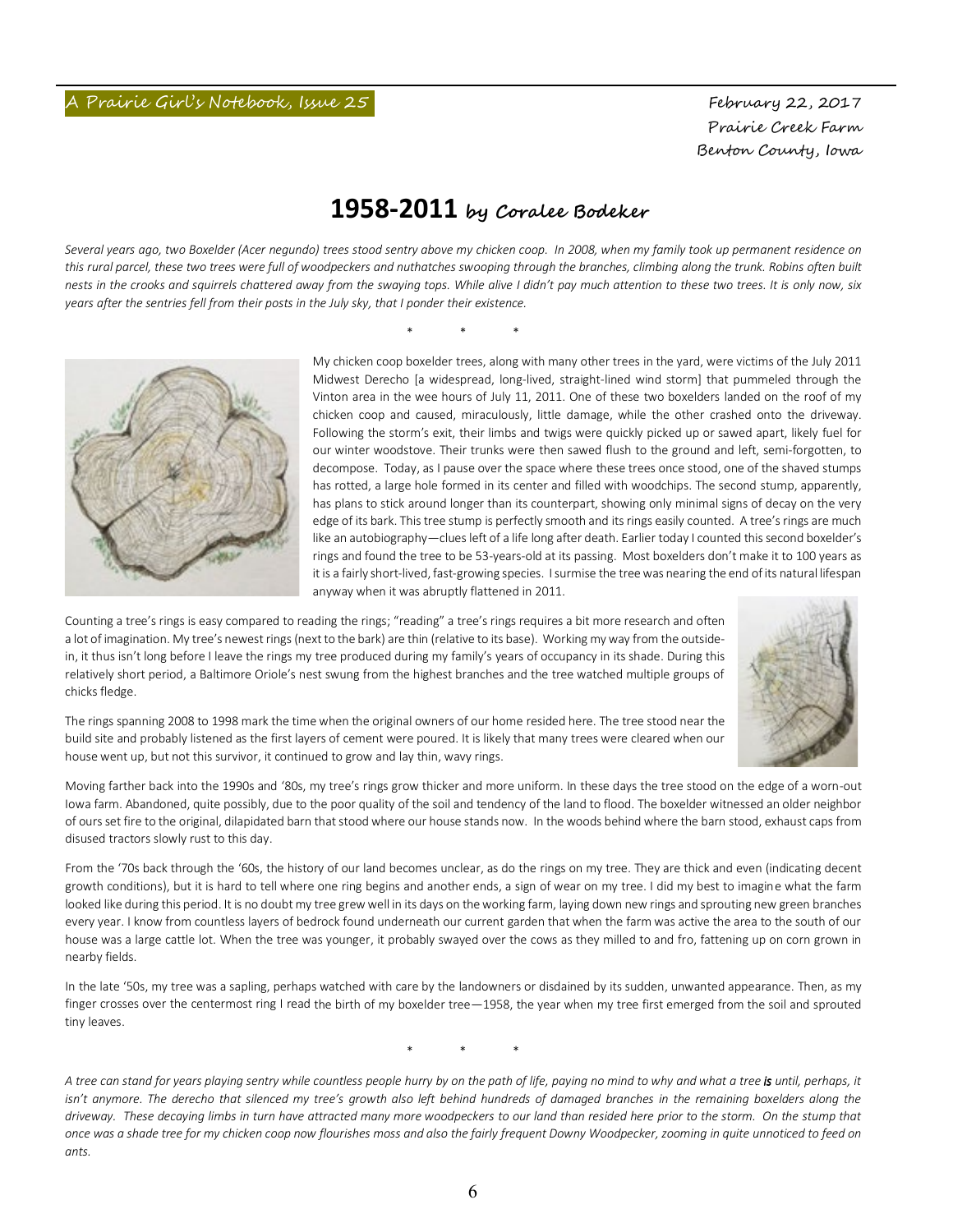# **It's Easy Being Green** *By Caitlin Savage, Naturalist*

My role as a naturalist for county conservation involves teaching children about the variety of natural resources that we have available in Iowa, and about outdoor recreation opportunties that enable them to further enjoy these resources. Naturalists strive to ignite children's excitement for the outdoors, which will hopefully lead to their desire to protect natural resources not only for themselves, but for future generations.

Because of this, it is important for me to consider the bigger picture of sustainability as well. County conservation strives to manage the land we have in a way that is beneficial for wildlife and the people who utilize it for hunting, fishing, hiking, canoeing, and other forms of outdoor recreation. However, it is important for people to work on improving our use of natural resources in general.



There are many simple ways to use fewer natural resources in our daily lives. Here are some small steps that you can take to be more sustainable. If everyone chose a few of these steps to take, we could make a big difference in our natural resource use.

#### **Use fewer disposable items.**

- 1. *Use reusable bags.* Keep a few in your car. Make sure to put them somewhere easily visible so you don't forget them outside when you go to shop.
- 2. *Use a reusable coffee cup/tumbler.* This is easily done at home, and most coffee shops will fill a reusable mug. Some will even give you a discount.

3. *Fill your own water bottle.* You will also save money by not purchasing bottled water.

### **By the Numbers**

 **100 billion:** Number of plastic bags used in the U.S. every year. It takes **12 million** barrels of oil to make them.

 **500:** Number of years it takes a plastic bag to break down in a landfill. Only **1%** of plastic bags are recycled.

 **25 billion:** Number of disposable cups thrown away in the U.S. each year. It takes **9.4 million**  trees to make them.

 **60 million:** Number of plastic water bottles thrown away each day.

 **Sources:** www.biologicaldiversity.org, https://blog. epa.gov, www.container-recycling.org

#### **Save on energy.**

 1. *Use cold water when washing clothes.* When you wash your clothes in hot water, 90% of the energy goes into just heating the water.

 2. *Turn off electronic devices when not using*. Most electronic devices use some energy even when they are turned off. Save energy (and money!) by unplugging them when not in use.

**Reduce, Reuse, Recycle.** This concept of the "3 R's" has been around since the 1970s, but it applies just as much today.

 *Reduce* the amount of trash and food waste you produce.

 *Reuse* as many items as you can. *Recycle* everything you are able to.

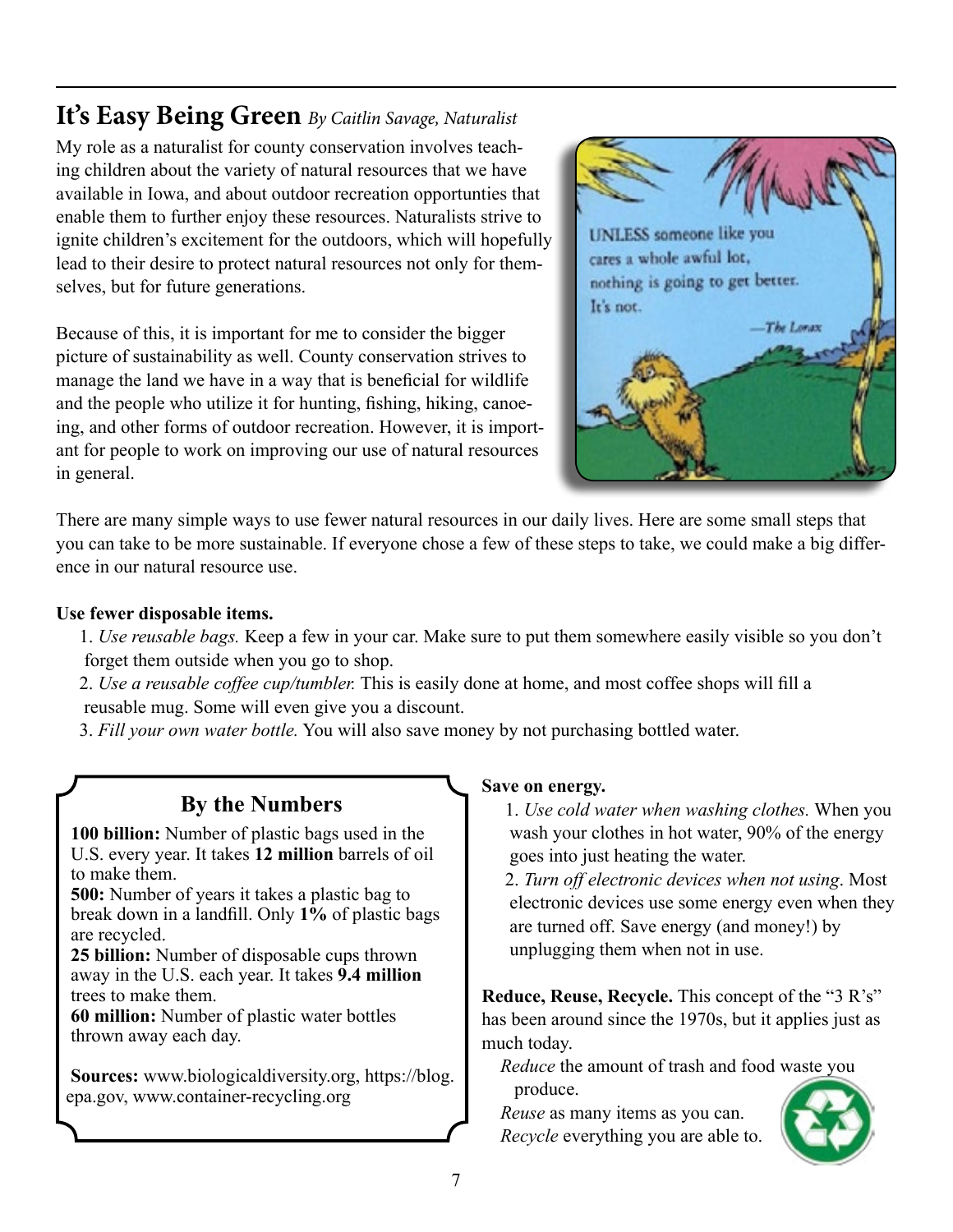# **Pileated Woodpecker** *Continued from page 3*

The Pileated Woodpecker is commonly found in established woodlands. They are often heard but are rarely seen due to their reclusive nature. Their flight pattern and large size make them easily identifiable during flight. They are almost as big as a crow but have a black body with white stripes that run down its neck and a large red crest atop their head. Males have an additional red stripe on their cheeks. In flight the bird reveals white underwings. Their flight pattern undulates like waves in the ocean. What I had heard that day at the Palisades was probably not the woodpecker foraging for food but a behavior called drumming that they use as a type of communication to other Pileated Woodpeckers in the area. The holes they create are also very distinctive and are almost rectangular in shape. These allow them access to the insects within. The holes also provide excellent habitat after the bird is done using them. Frequently bats, owls, and other birds will use these nesting cavities for their future homes.

So, when you are out and about and hear some loud thumping out in the woods, it is probably not a Bigfoot. It is more than likely a Pileated Woodpecker talking to its neighbors and staking its territorial claim to an area of the woods. Our river parks seem to get the most sightings of these big beautiful birds, so check out Hoefle-Dulin, Minne Estema, Benton City-Fry, Winegars Lake, and Wildcat Bluff for some birding excitement.

# **Alliant Energy Operation ReLeaf**

Thursday, April 26th, 4:30-6:00pm Operation ReLeaf tree distribution at Benton County Nature Center Order forms available beginning the week of March 1st

Alliant Energy's Operation ReLeaf is returning to Benton County Conservation. This program allows Alliant Energy residential customers to purchase three- to eight-foot tall landscaping trees for \$25.00 each. There is a limit of two trees per household, per planting season.

Operation ReLeaf participants must be Alliant Energy residential customers in Iowa and willing to pick-up their tree(s) on April 26th. Order forms can be obtained from Benton County Conservation (http://www.bentoncountyiowa.org/departments/community-services/county-conservation/ ) or at www.alliantenergy.com/CommunityAndStewardship/OutreachandEnvironment/OperationReLeaf.

This program is funded by Alliant Energy and administered by the Iowa Department of Natural Resources Bureau of Forestry, partnering with local conservation boards. Since 2001, over 60,000 trees have been planted in Iowa thanks to Operation ReLeaf events.

# *Thank You!!*

*We'd like to extend a special thank you to our local Theisen's for donating bird food for our feathered visitors (and squirrels). These hungry critters eat way more than our budget can*  afford, so this dontation was much appreciated. If you'd like to donate to our Feeder Fund, *please contact us at 319-472-4942 or info@bentoncountyparks.com*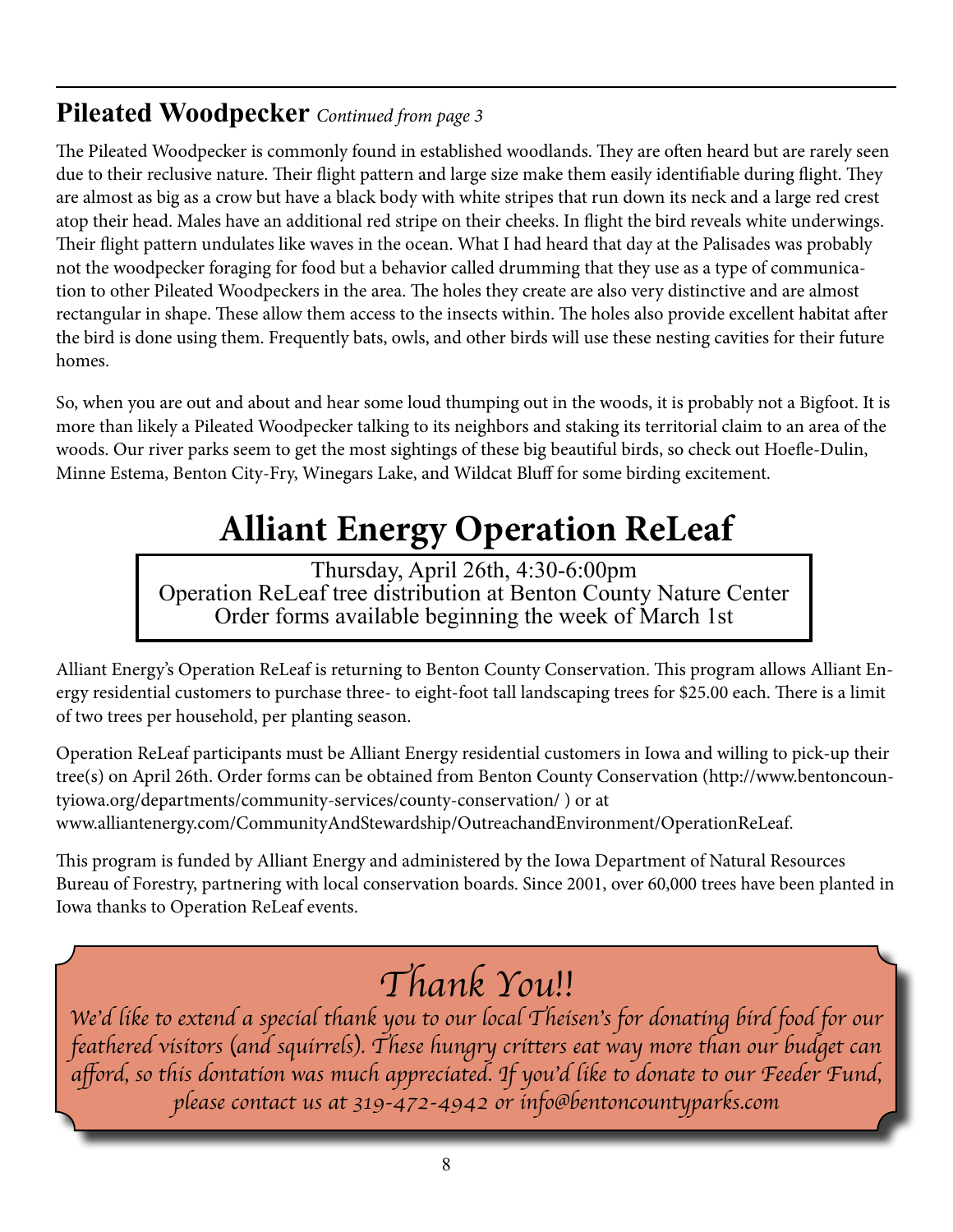# **Meet the Hannen Park Ranger** *by Collin Strickland, Hannen Park Ranger*

Hello! I'm Collin Strickland, the new Park Ranger at Hannen Park. I grew up on a small farm in Stanton, IA where I showed hogs and cattle in 4-H, and hunted deer. In high school, I was involved with almost every school sponsored event and was also a cadet on the Stanton Volunteer Fire and Rescue Department.

I attended Central College in Pella, IA and recently graduated in May of 2017 with Bachelor's degrees in Environmental Studies and Biology, with a minor in Chemistry. While attending Central, I was a part of numerous environmental and sustainability projects and groups. I helped create a residential sub-metering project to track student energy usage. I also did food related research for Central and worked in the college garden. I was a member of the Central College A Cappella Choir for 4 years and a member of the Central College Chamber Singers for 2.5 years. I studied abroad during the Spring semester of 2015 in London, England. While in London, I had an internship at the WWT London Wetland Centre where I helped take care of endangered waterfowl from across the world. I also helped replace a deck that overlooked two small ponds for public walking areas. Through one of my biology classes, I was able to take a field trip to Costa Rica where I explored three types of rainforests with classmates. I also sang with the choirs in Austria and Germany after graduation.

I've had two seasonal opportunities within the county conservation system. I've worked one season with Montgom-



ery County Conservation and Marion County Conservation. At Montgomery County Conservation, I mainly groomed our parks and dealt with other small tasks as they came up. While at Marion County Conservation I groomed the parks but also worked on bigger projects and I was able to assist with park ranger duties. I've gained quite a bit of experience with each of these organizations and I feel truly grateful to stay in the field after college.

Most of my hobbies involve being outdoors. Back in southwest Iowa, I enjoy taking care of our small herd of cattle and working on the farm. I enjoy shooting my bow, competing in 3D shoots, hunting, and I'm hoping to do more fishing. I just recently started bow hunting and this year I was able to shoot my first deer with my bow.

I am extremely excited to be a part of Benton County Conservation Board and look forward to getting to know campers at Hannen Park. I've enjoyed my short stint in the conservation system and I truly feel like I can make the greatest impact in this field. Even though I started in December, I have already started to formulate projects for Hannen Park and hope to utilize my previous experiences to help me accomplish my goals as a Park Ranger. I look forward to serving Benton County Conservation. Happy camping!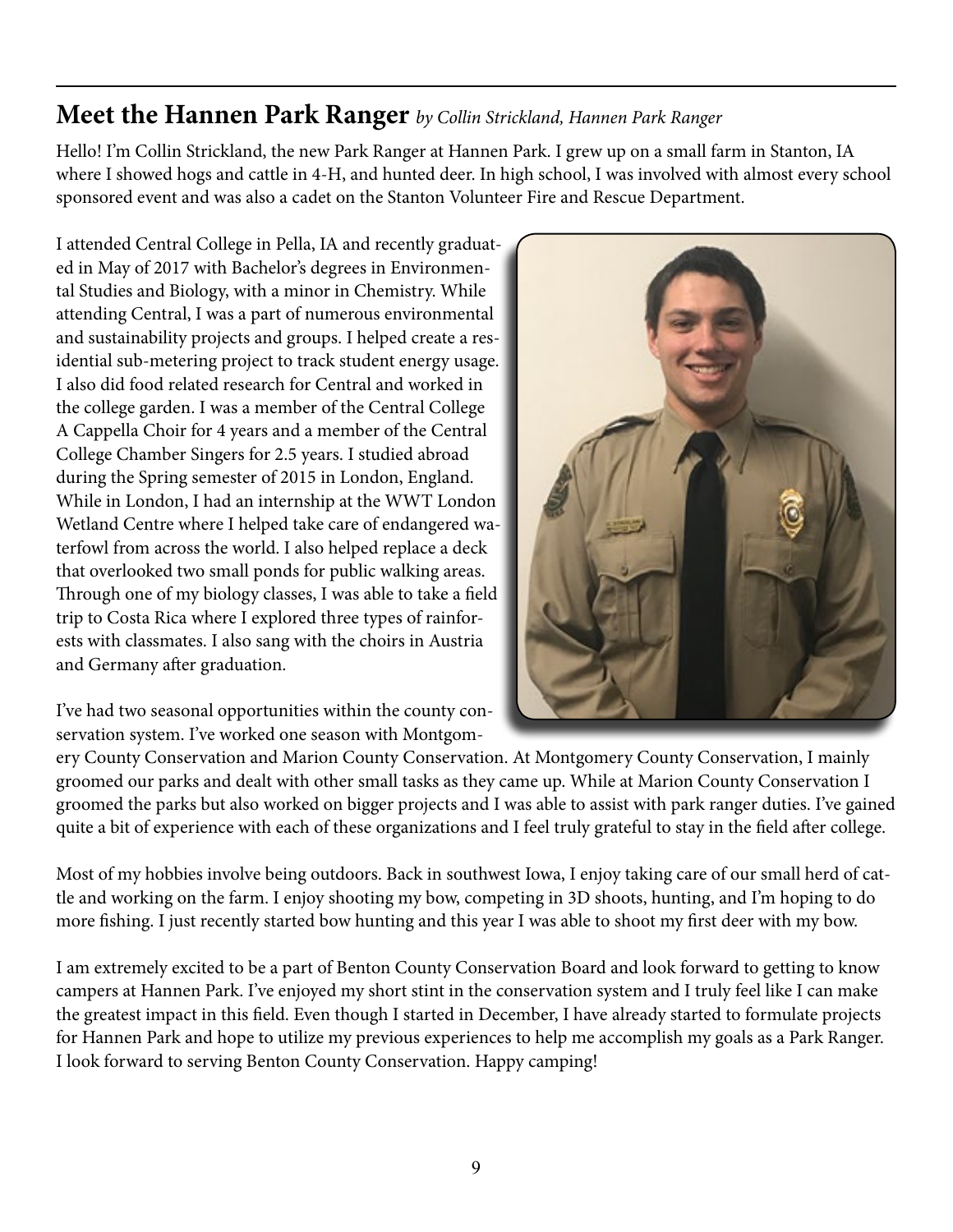# **All Who Wander,** *Continued from page 1*

Tracks leading across the frozen landscape that end at an open hole in the ice where the beaver disappeared, tell me it was a routine adventure. No other tracks parallel the beaver tracks, so unless he felt danger from the skies, it appears he was doing his normal nocturnal routine. The fresh drag marks of small branches seem to confirm



my hunch.

The scampering, zigzag, bounding tracks of a small animal leading up to a tree branch where a pile of walnut shells lay beneath it, announce the routine dinner table of a squirrel. Glancing underneath a nearby spruce, I see where another small mammal departed with large bounding leaps as it escaped its soon to be captor. With hind feet stretching out beyond its front feet, the rabbit could not outrun the fox as the evidence showed when I came upon a pile of fur, bloody snow, and one set of fox tracks leading away from the site of demise.

A fresh blanket of snow is like reading the final pages of a good mystery. The clues were there all along, but until the snow fell, I couldn't put all the pieces together. I know these animals exist and go about their daily routine, but the snow reveals their secret activity. One such mystery had me baffled for quite some time.

It was early Spring, a succession of warm days had occurred and I was out enjoying the muddy fields with my dogs. I came upon some shrubs that had been nibbled off at about waist high. Upon closer inspection I noted that a rabbit had nibbled them off, as rabbits nibble at a harsh 45-degree angle with a clean cross-cut. Deer also nibble at a 45-degree

angle, but lacking the double incisors of the rabbit, their cross-cut appears as if smashed with a hammer, giving it a splinter effect. Now I'm familiar with Monty Python's Killer Rabbit, and thought at first this was evidence of this ferocious beast. This evidence I was looking at made me realize this was one massive rabbit. I pondered if perhaps I was getting my rabbit/deer facts confused.

After much contemplation, head scratching, and clueless moments, I gave up and walked away. Several moments later, sun bearing down on me, causing me to unzip my coat, it hit me. The winter had been fierce. Snow drifts had piled high in the fields, timbers, and ditches. My walk took me to a place where these drifts had succumbed to the intense heat of the sun, leaving only gnawed branches waist high.

This was no killer rabbit. It was simply a lightweight, cottontail rabbit, that was able to hop up the snowdrift and sit comfortably as it nibbled the branches of this tall shrub. The tracks and snow were gone. Sometimes, like that good mystery, you have to rewind and remember what occurred in the early pages of the novel, or in this case, the harsh winter we'd experienced.

Indeed, winter in Iowa can be harsh. But the mysteries unfolded after a fresh snowfall create a magical moment for all to discover and enjoy.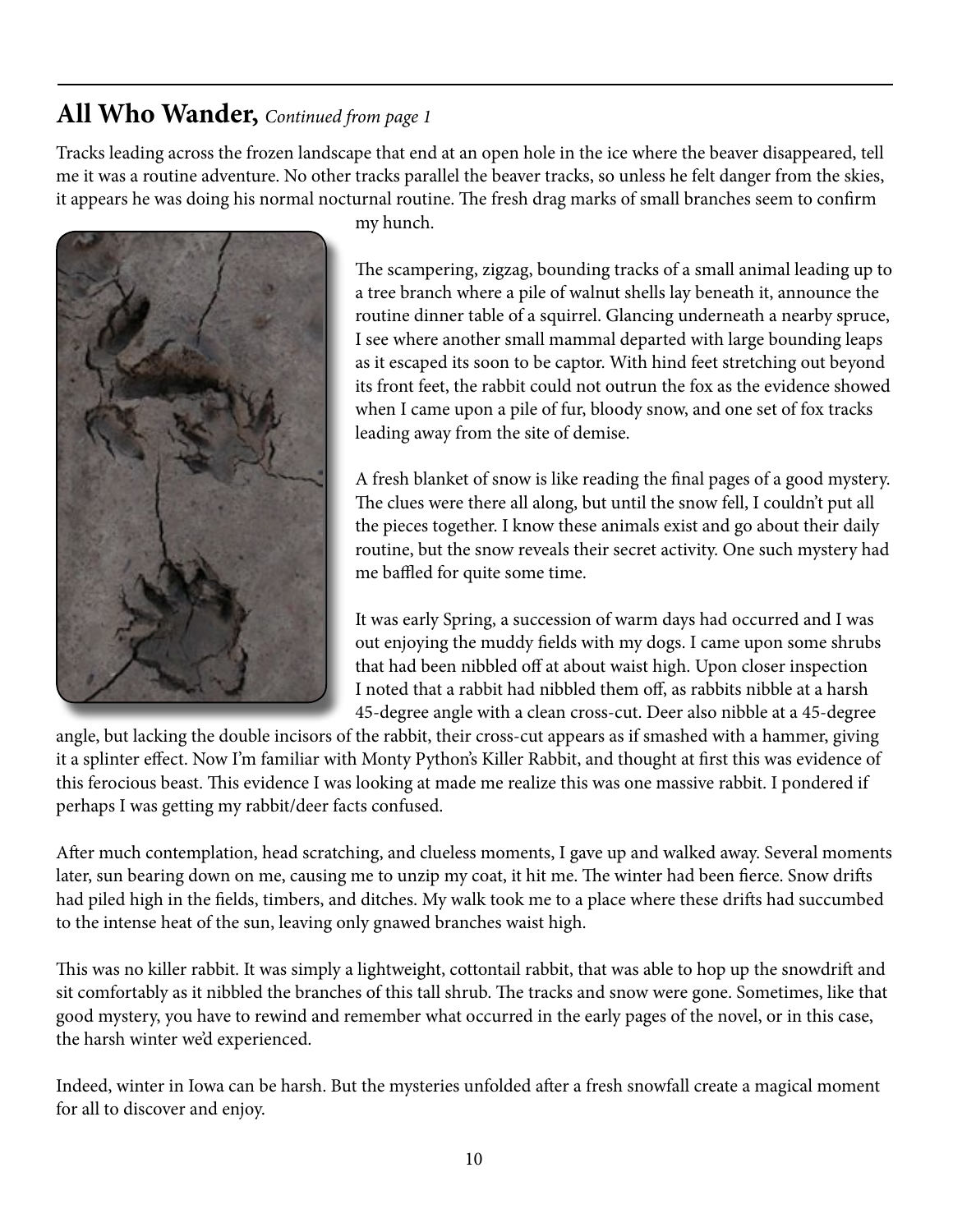# **Protecting Iowa's Water and Land**

On February 12th, four Benton County Conservation staff members and one Board Member drove to Des Moines to support IWILL (Iowa's Water and Land Legacy) at the Capitol. We joined over 130 other conservation board staff, board members, alumni, and other stakeholders.

In 2010, 62% of Iowa voters approved a constitutional amendment that established the Natural Resources and Outdoor Recreation Trust Fund. However, in the over seven years since this trust fund was created, there has been no funding of the trust. IWILL brings Iowans together to support permanent and reliable funding that will be used to improve water quality, protect our productive agricultural soil, improve habitat for wildlife, and increase outdoor recreation opportunitites.

We are in support of a permanent and sustainable method of funding the trust, which will benefit Iowa's natural resource protection and enhancement. With a small increase in Iowa's sales tax, the trust will be funded to preserve Iowa for our own and future generations. The trust fund would provide financial resources to support clean water, productive agricultural soil, and outdoor recreation. Nearly 2/3 of the revenue generated by the fund would be dedicated to improve Iowa's water quality. There will also be funding available to protect and enhance parks and outdoor recreation opportunitites.

Please check out www.IowasWaterandLandLegacy.org for more information. You can also visit www.iowaswaterandlandlegacy.org/wise-solution/ for information on the bill that was introduced as a way to fund the trust. Visit these sources for more information and for help with how to contact your legislators in support of this bill.



*Over 130 stakeholders packed the rotunda on February 12th in support of IWILL.*



*Staff members Karen Phelps, Jon Geiger, Scott Bahmann (behind Jon), and Caitlin Savage, and Board Member Shelby Williams (took photo) had the chance to meet with Representative Dawn Pettengill.*

# *Thank You!!*

Our deep appreciation to everyone who drops off cans/bottles for our Nickles for Nature fund. If you have donations for us, please contact us at 319-472-4942 *or info@bentoncountyparks.com*